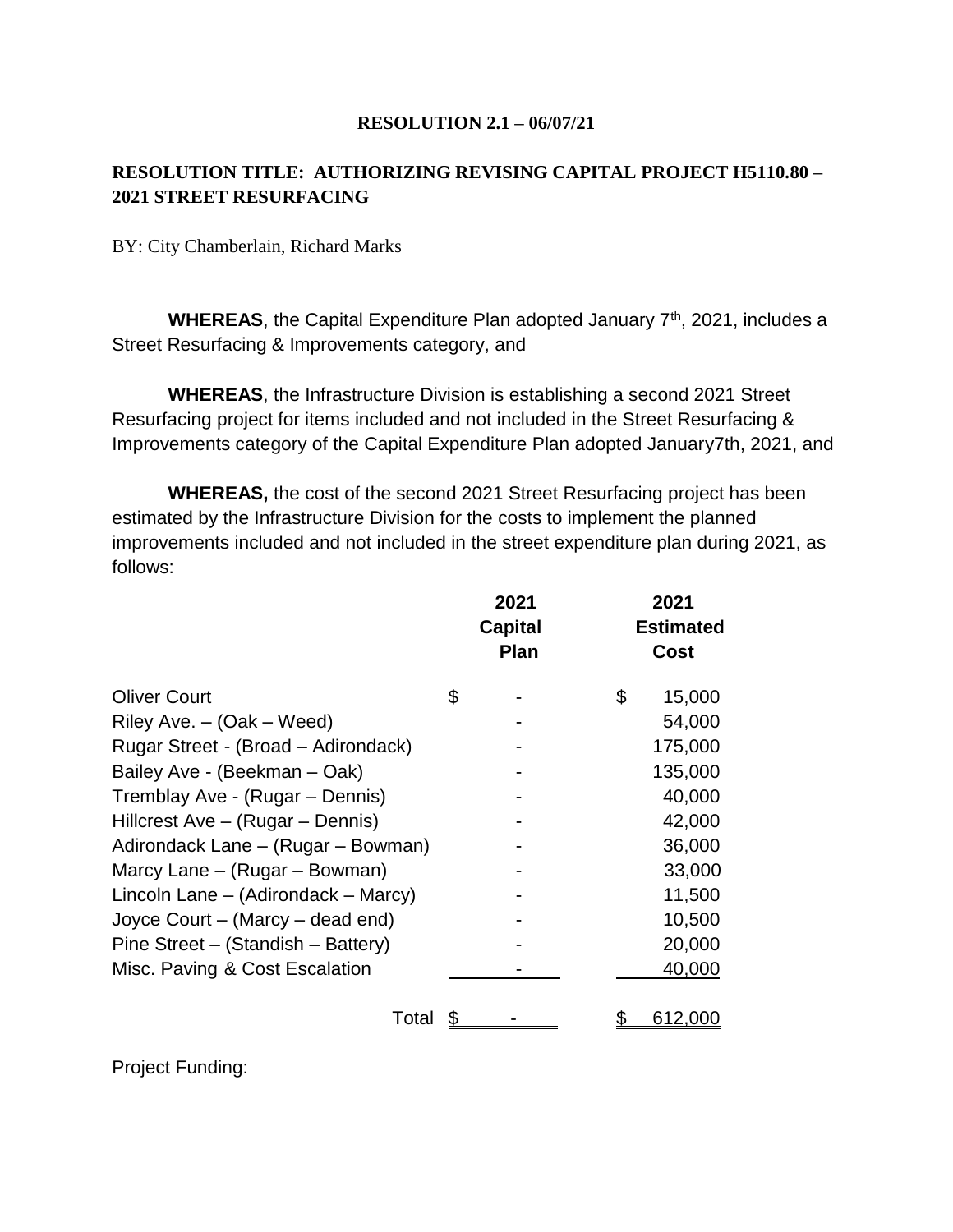| Touring Route Prog. - NYS Funding |  | 612,000 |
|-----------------------------------|--|---------|
| Total \$                          |  | 612,000 |

Now therefore,

**BE IT RESOLVED**, by the Common Council of the City of Plattsburgh, New York, this 3rd day of June 2021, as follows:

- 1) That, the amount of Six Hundred Twelve Thousand and 00/100 (\$612,000.00) Dollars is hereby appropriated for the capital project **2021 Street Resurfacing 2 (H5110.80)** for the cost of the project items listed above and is hereby authorized to be expended for such purpose.
- 2) That, the amount of Six Hundred Twelve Thousand and 00/100 (\$612,000.00) Dollars of such appropriation be provided by funding from the Touring Route Program sponsored by New York State.

Approved by the **INFRASTRUCTURE COMMITTEE** at its meeting on **June 7, 2021**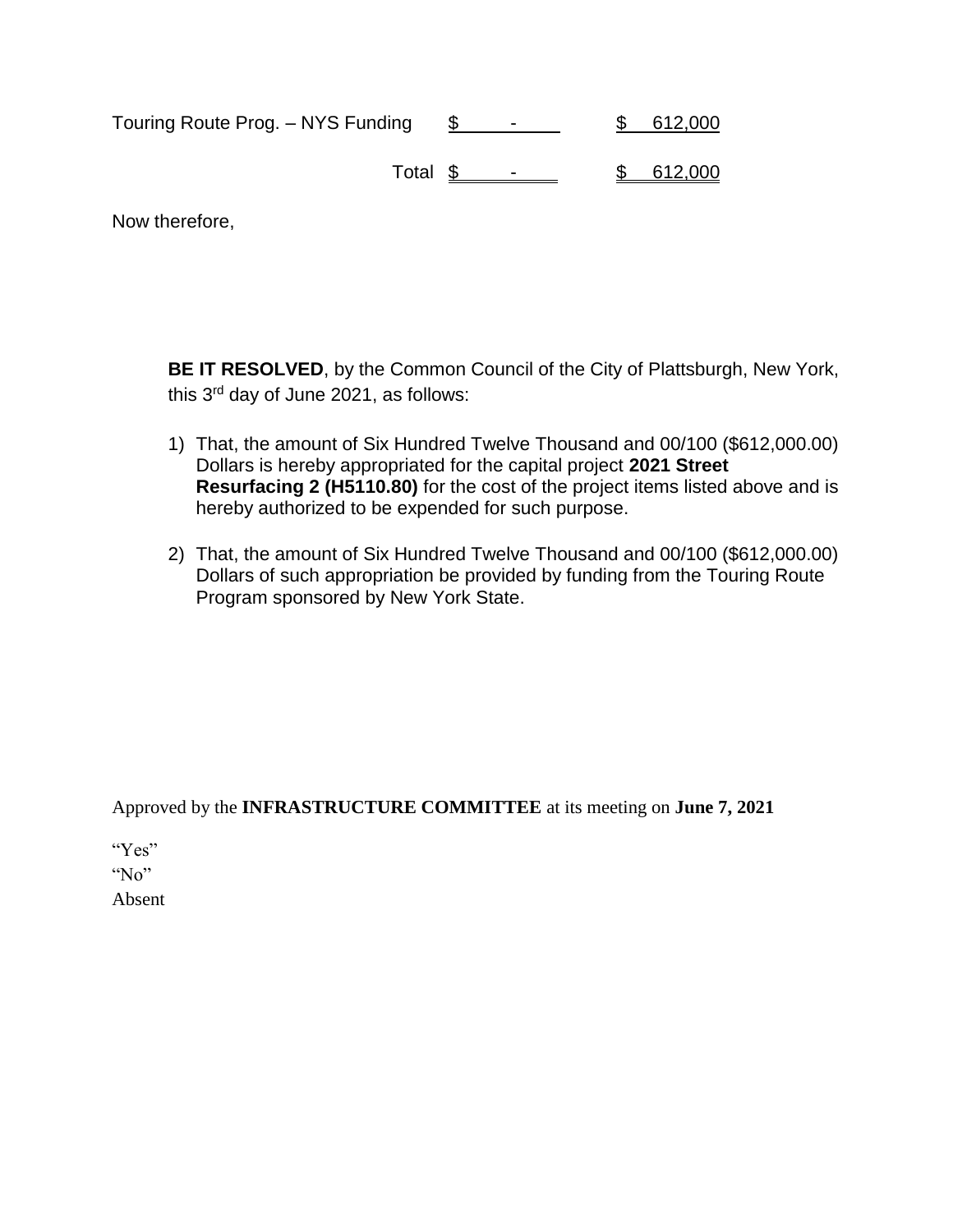#### **RESOLUTION 2.2 – 06/07/21**

## **RESOLUTION TITLE: AUTHORIZING REVISING CAPITAL PROJECT H5110.79 – 2021 EQUIPMENT PURCHASE**

BY: City Chamberlain, Richard Marks

WHEREAS, the Capital Expenditure Plan adopted January 7<sup>th</sup>, 2021, includes a Public Service Equipment category, and

**WHEREAS**, the Infrastructure Division established a 2021 Equipment Purchase project for items included in the Public Service Equipment category of the Capital Expenditure Plan adopted January  $7<sup>th</sup>$ , 2021, and

**WHEREAS,** the cost of the 2021 Equipment Purchase project has been estimated by the Infrastructure Division for the costs of the planned expenditures to purchase items included in the expenditure plan for 2021, and has been revised and is being revised again, as follows:

|                                           | 2021<br><b>Capital</b><br>Cost |               | 2021<br><b>Estimated</b><br>Cost | 2021<br><b>Revised</b><br><b>Cost</b> | 2021<br><b>Revised</b><br><b>Cost</b> | 2021<br><b>Revised</b><br><b>Cost</b> |
|-------------------------------------------|--------------------------------|---------------|----------------------------------|---------------------------------------|---------------------------------------|---------------------------------------|
| Heavy duty<br>service truck               | \$<br>105,000 \$               |               | 105,000                          | \$<br>105,000                         | \$<br>105,000                         | \$105,000                             |
| Ground penetrating<br>radar               | 22,000                         |               | 22,000                           | 22,000                                | 22,000                                | 22,000                                |
| <b>Excavator forestry</b><br>attachment   | 20,000                         |               | 20,000                           | 20,000                                | 20,000                                | 20,000                                |
| <b>Light Duty Utility</b><br>$Truck - FD$ |                                |               |                                  |                                       | 50,000                                | 50,000                                |
| Large Municipal<br>Tractor                |                                |               |                                  |                                       |                                       | 175,000                               |
| <b>Heavy Tri-axle Truck</b>               |                                |               |                                  |                                       |                                       | 200,000                               |
| Total                                     | \$<br><u>147,000</u>           | $\mathcal{L}$ | 147,000                          | \$<br>147,000                         | \$<br>197,000                         | \$572,000                             |
| Project Funding:                          |                                |               |                                  |                                       |                                       |                                       |
| <b>Water Fund</b><br>Sewer Fund           | \$<br>41,667 \$<br>41,667      |               | 41,667<br>41,667                 | \$<br>49,000<br>49,000                | \$<br>49,000<br>49,000                | \$<br>49,000<br>49,000                |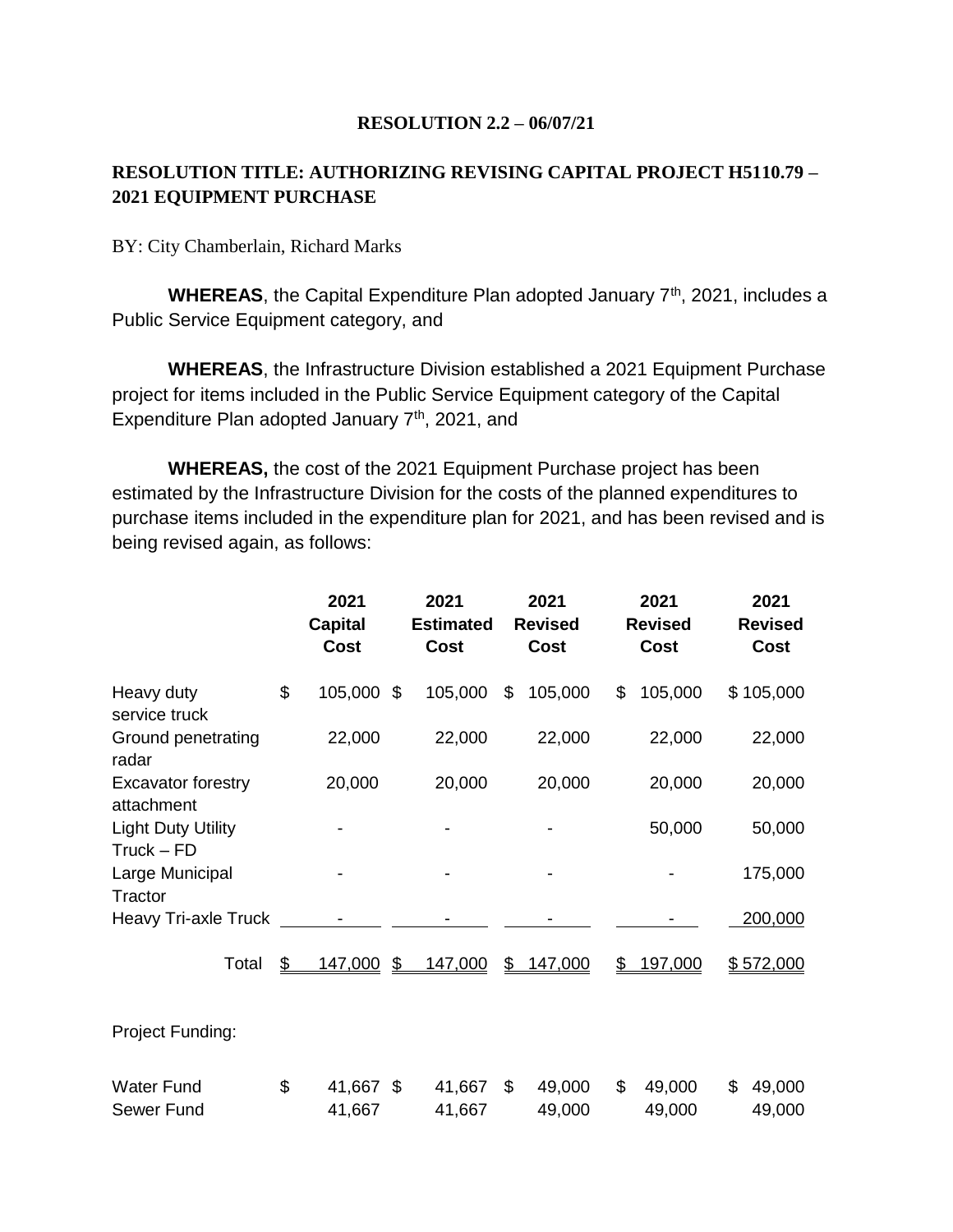| General Fund |       | 41,666 | 41.666                        | 49,000 | 99,000    | 99,000    |
|--------------|-------|--------|-------------------------------|--------|-----------|-----------|
| <b>CHIPS</b> |       | 22,000 | 22,000                        | ۰      | -         | 375,000   |
|              |       |        |                               |        |           |           |
|              | Total |        | 147,000 \$ 147,000 \$ 147,000 |        | \$197,000 | \$572,000 |

Now therefore,

**BE IT RESOLVED**, by the Common Council of the City of Plattsburgh, New York, this 3rd day of June 2021, as follows:

- 3) That, the amount of Five Hundred Seventy-two Thousand and 00/100 (\$572,000.00) Dollars is hereby appropriated for the capital project **2021 Equipment Purchase (H5110.79)** for the revised cost of the equipment listed above and is hereby authorized to be expended for such purpose.
- 4) That, Forty-nine Thousand and 00/100 (\$49,000.00) Dollars of such appropriation be provided by the Water Fund.
- 5) That, Forty-nine Thousand and 00/100 (\$49,000.00) Dollars of such appropriation be provided by the Sewer Fund.
- 6) That, Ninety-nine Thousand and 00/100 (\$99,000.00) Dollars of such appropriation will be provided by the General Fund.
- 7) That, the amount of Three Hundred Seventy-five Thousand and 00/100 (\$375,000.00) Dollars of such appropriation be provided by funding from the Consolidated Local Street and Highway Improvement Program (CHIPS) sponsored by New York State.

Approved by the **INFRASTRUCTURE COMMITTEE** at its meeting on **June 7th , 2021**

"Yes"

"No"

Absent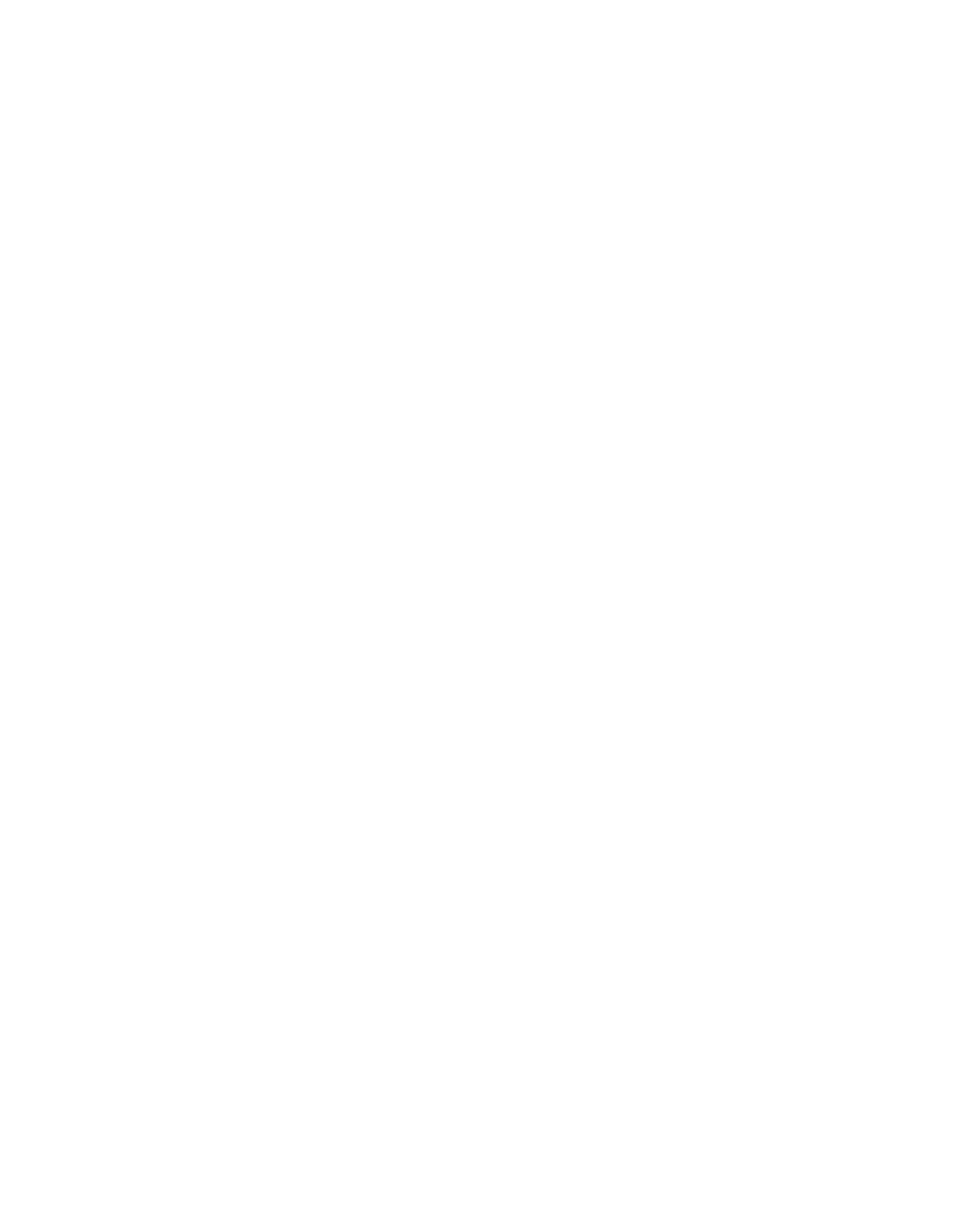#### **RESOLUTION 2.3 – 06/07/21**

## **RESOLUTION TITLE: AUTHORIZING REVISING CAPITAL PROJECT H5110.77 – 2021 STREET RESURFACING**

#### BY: City Chamberlain, Richard Marks

WHEREAS, the Capital Expenditure Plan adopted January 7<sup>th</sup>, 2021, includes a Street Resurfacing & Improvements category, and

**WHEREAS**, the Infrastructure Division established a 2021 Street Resurfacing project for items included in the Street Resurfacing & Improvements category of the Capital Expenditure Plan adopted January 7th, 2021, and

**WHEREAS,** the cost of the 2021 Street Resurfacing project has been estimated by the Infrastructure Division for the costs to implement the planned improvements included in the street expenditure plan during 2021, and has been revised twice and further revised for 2021, as follows:

| <b>Revised</b>                                                                                                                                                                                                                                                                               | 2021<br>Capital<br><b>Plan</b>                                            | 2021<br><b>Estimated</b><br>Cost                                          | 2021<br><b>Revised</b><br>Cost                                                                          | 2021<br><b>Revised</b><br>Cost                                                                                          | 2021<br>Cost                                                                                                   |
|----------------------------------------------------------------------------------------------------------------------------------------------------------------------------------------------------------------------------------------------------------------------------------------------|---------------------------------------------------------------------------|---------------------------------------------------------------------------|---------------------------------------------------------------------------------------------------------|-------------------------------------------------------------------------------------------------------------------------|----------------------------------------------------------------------------------------------------------------|
| Beekman Street (design)<br>Maryland Road (design)<br>South Peru Street (design)<br>New York Road (design)<br><b>Palmer Street</b><br><b>White Street</b><br>George Street/Water Alley<br><b>Standish Street</b><br><b>Riley Avenue</b><br>Cogan Ave. - Cornelia-Park<br>Miscellaneous Paving | \$<br>200,000<br>52,000<br>25,000<br>36,000<br>44,000<br>55,000<br>25,000 | \$<br>200,000<br>52,000<br>25,000<br>36,000<br>44,000<br>55,000<br>25,000 | \$<br>136,000<br>25,000<br>19,000<br>20,000<br>52,000<br>25,000<br>36,000<br>44,000<br>55,000<br>25,000 | \$<br>136,000 \$<br>25,000<br>19,000<br>20,000<br>52,000<br>25,000<br>36,000<br>44,000<br>55,000<br>1,517,950<br>25,000 | 136,000<br>25,000<br>19,000<br>20,000<br>52,000<br>25,000<br>36,000<br>44,000<br>55,000<br>1,517,950<br>25,000 |
| Misc. sidewalks & ADA imp.                                                                                                                                                                                                                                                                   | 50,000                                                                    | 50,000                                                                    | 50,000                                                                                                  | 50,000                                                                                                                  | 50,000                                                                                                         |
| Total<br>Project Funding:                                                                                                                                                                                                                                                                    | 487,000<br>S                                                              | 487,000<br>\$.                                                            | 487,000<br>\$.                                                                                          | <u>\$2,004,950 \$2,004,950</u>                                                                                          |                                                                                                                |
| <b>General Fund</b><br>Touring Route Prog. - NYS<br>CHIPS - NYS Funding                                                                                                                                                                                                                      | \$<br>302,000<br>185,000                                                  | \$<br>302,000<br>185,000                                                  | \$<br>302,000<br>185,000                                                                                | \$<br>0<br>485,000                                                                                                      | 1,519,950 \$1,267,950<br>222,648<br>514,352                                                                    |
| Total                                                                                                                                                                                                                                                                                        | \$<br>487,000                                                             | 487,000                                                                   | 487,000<br>S                                                                                            | \$2,004,950                                                                                                             | \$2,004,950                                                                                                    |

Now therefore,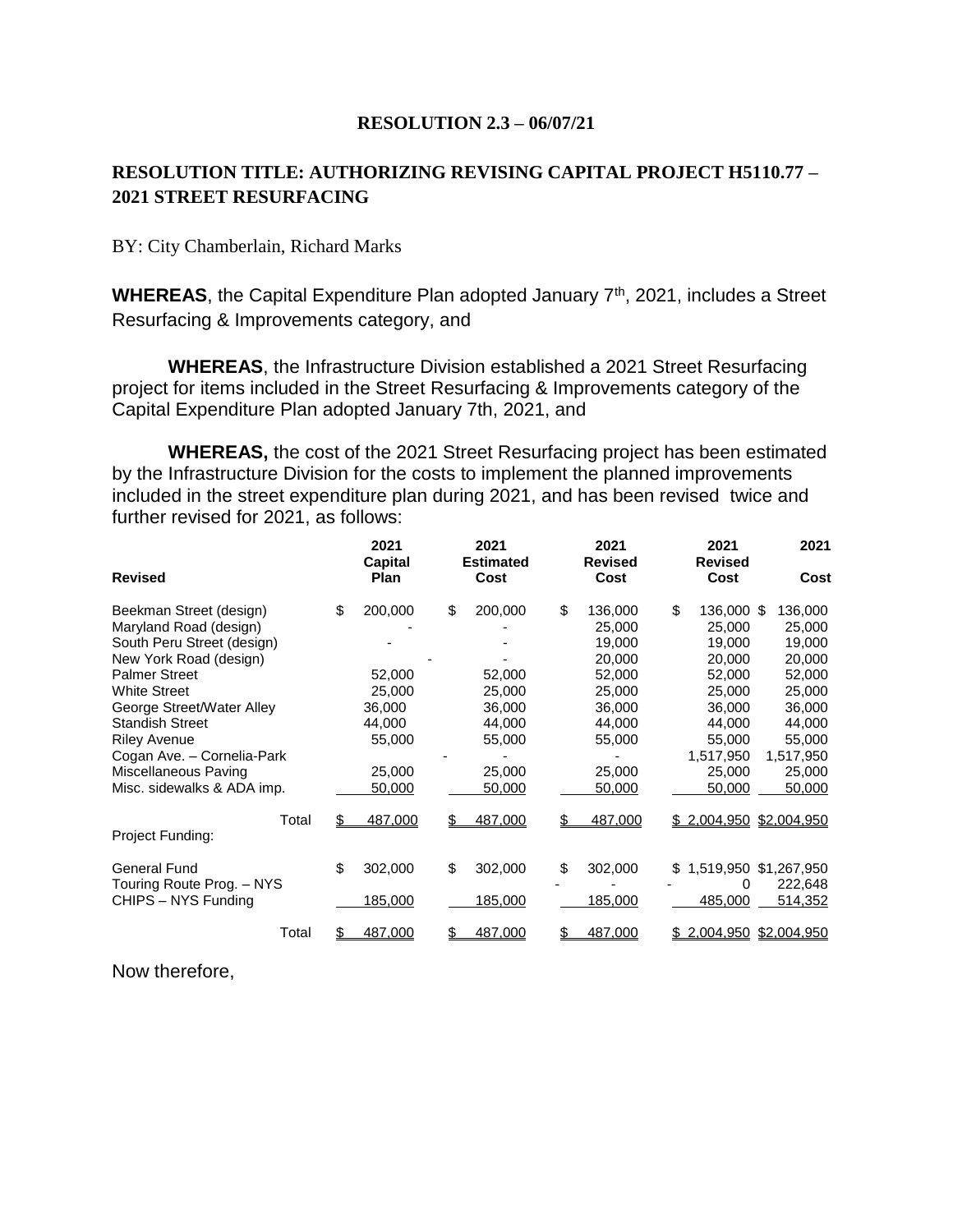**BE IT RESOLVED**, by the Common Council of the City of Plattsburgh, New York, this  $3<sup>rd</sup>$  day of June 2021, as follows:

- 8) That, the amount of Two Million Four Thousand Nine Hundred Fifty and 00/100 (\$2,004,950.00) Dollars is hereby appropriated for the capital project **2021 Street Resurfacing (H5110.77)** for the cost of the revised project items listed above and is hereby authorized to be expended for such purpose.
- 9) That, the amount of One Million Two Hundred Sixty-seven Thousand Nine Hundred Fifty and 00/100 (\$1,267,950.00) Dollars of such appropriation be provided by an advance from the General Fund to be reimbursed by a BAN or serial bonds issued by the City of Plattsburgh as permanent funding for the project.
- 10) That, the amount of Two Hundred Twenty-two Thousand Six Hundred Fortyeight and 00/100 (\$222,648.00) Dollars of such appropriation be provided by funding from the Touring Route Program sponsored by New York State.
- 11) That, the amount of Five Hundred Fourteen Thousand Three Hundred Fiftytwo and 00/100 (\$514,352.00) Dollars of such appropriation be provided by funding from the Consolidated Local Street and Highway Improvement Program (CHIPS) sponsored by New York State.

Approved by the **INFRASTRUCTURE COMMITTEE** at its meeting on **June 7th, 2021**

"Yes" "No"

Absent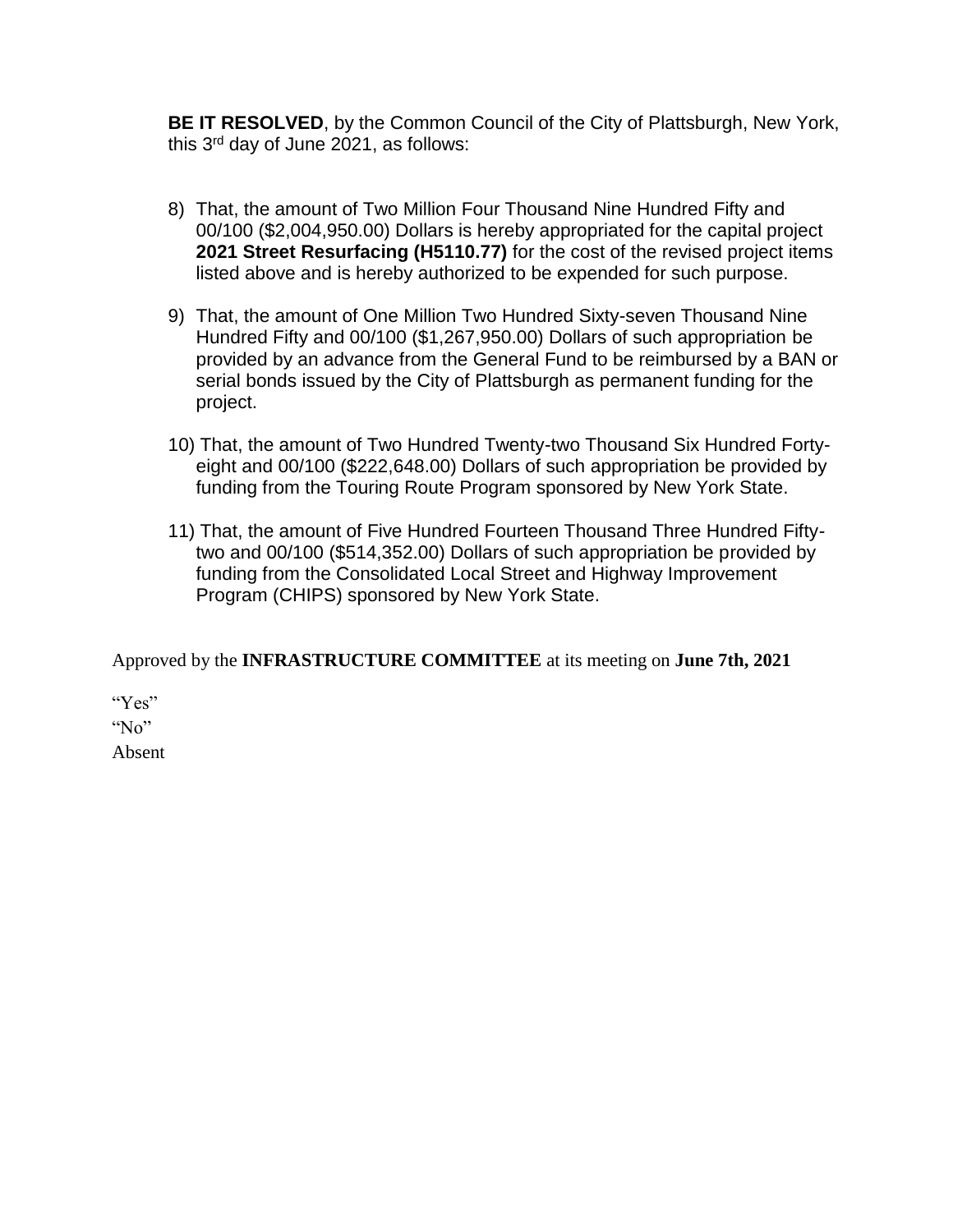#### **RESOLUTION 3.1 – 06/07/21**

## **RESOLUTION TITLE: AWARD OF CONTRACT 2M WRRF DISINFECTION AND ODOR CONTROL IMPROVEMENTS**

BY: Jonathan P. Ruff, P.E.

**WHEREAS**, Bids were received for Contract 2M WRRF Disinfection and Odor Control Improvements; and

**WHEREAS**, Pipeline Mechanical of Plattsburgh LLC. was determined to be the low responsive bidder;

**NOW, THEREFORE, BE IT RESOLVED, The Common Council Agrees to and Authorizes the award of the contract and the execution all necessary documents to Pipeline Mechanical of Plattsburgh LLC in the amount of \$562,000. The source of funds is Capital Project H8130.68.**

| Contractor:             | Pipeline Mechanical of Plattsburgh LLC         |
|-------------------------|------------------------------------------------|
| Service:                | Contract 2M WRRF Disinfection and Odor Control |
| Improvements            |                                                |
| <b>Contract Amount:</b> | \$562,000                                      |

Approved by the **INFRASTRUCTURE COMMITTEE** at its meeting on **June 7th, 2021**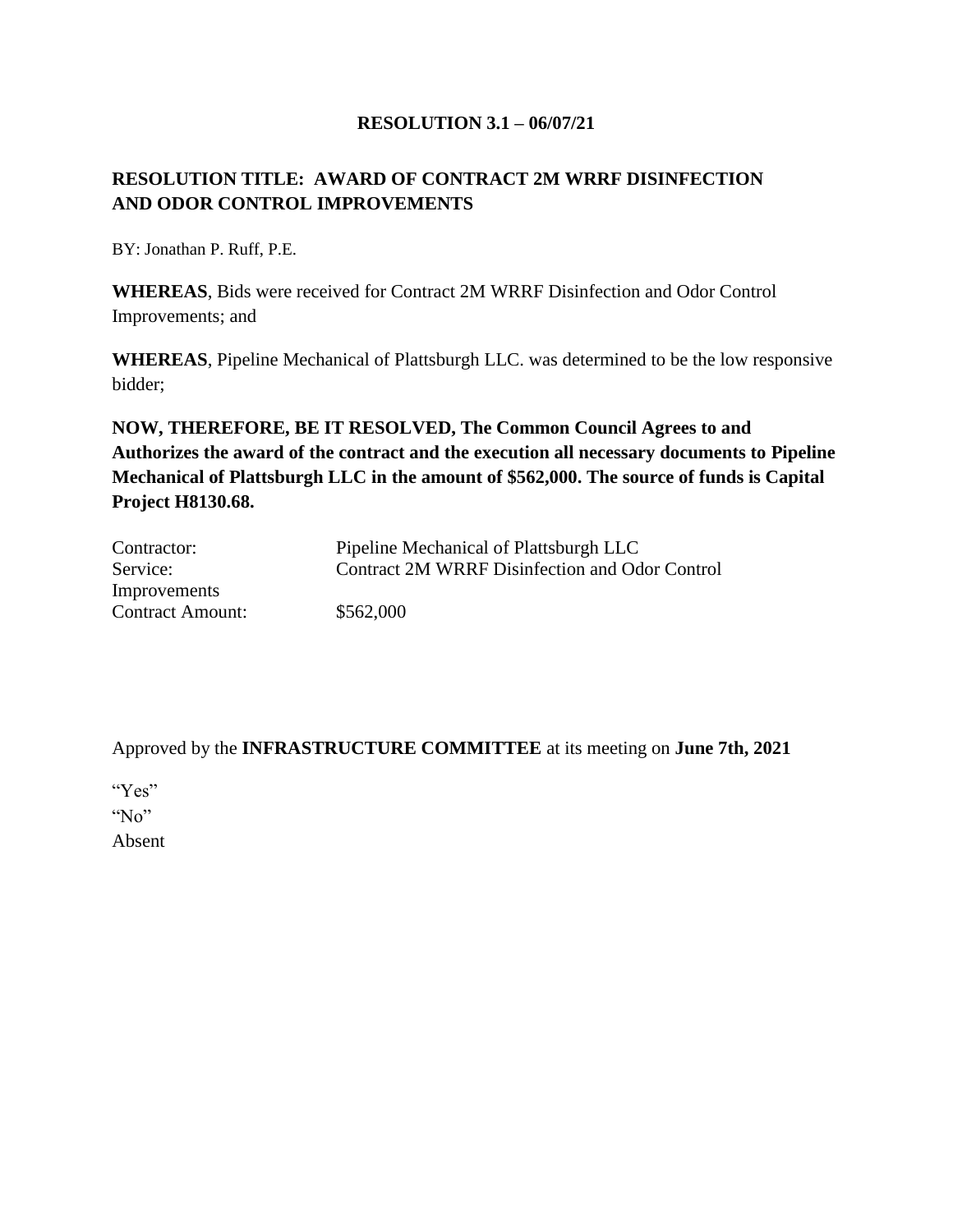#### **RESOLUTION 3.2 – 06/07/21**

## **RESOLUTION TITLE: AWARD OF CONTRACT 2E WRRF DISINFECTION AND ODOR CONTROL IMPROVEMENTS**

BY: Jonathan P. Ruff, P.E.

**WHEREAS**, Bids were received for Contract 2E WRRF Disinfection and Odor Control Improvements; and

**WHEREAS**, Triangle Electrical Systems, Inc. was determined to be the low responsive bidder;

**NOW, THEREFORE, BE IT RESOLVED, The Common Council Agrees to and Authorizes the award of the contract and the execution all necessary documents to Triangle Electrical Systems, Inc. in the amount of \$695,000. The source of funds is Capital Project H8130.68.**

| Contractor:             | Triangle Electrical Systems, Inc.                           |
|-------------------------|-------------------------------------------------------------|
| Service:                | Contract 2E WRRF Disinfection and Odor Control Improvements |
| <b>Contract Amount:</b> | \$695,000                                                   |

Approved by the **INFRASTRUCTURE COMMITTEE** at its meeting on **JUNE 7, 2021**

| " $Yes$ " |
|-----------|
| $N_0$     |
| Absent    |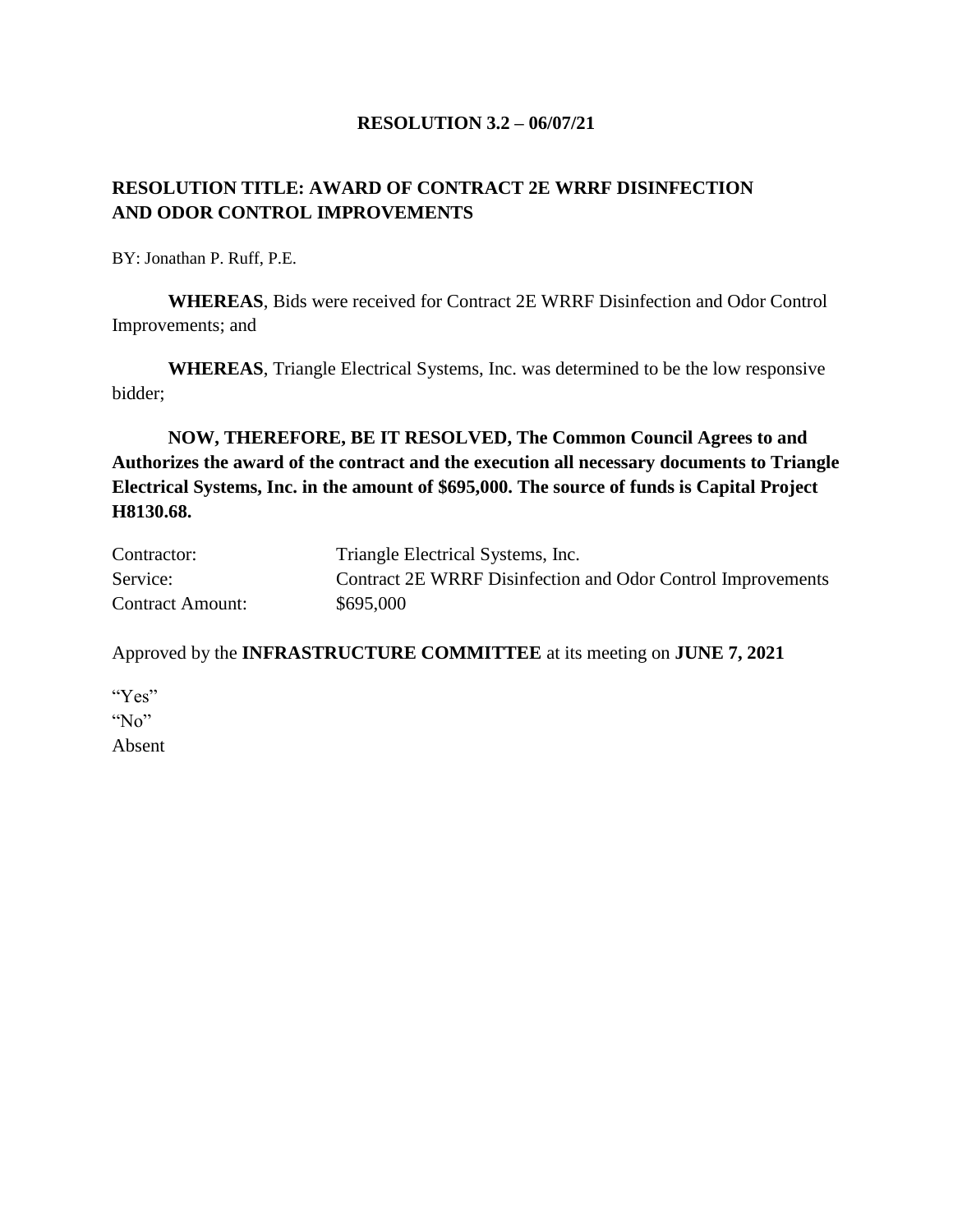#### **RESOLUTION 3.3 – 06/07/21**

### **RESOLUTION TITLE: AWARD OF CONTRACT 2G WRRF DISINFECTION AND ODOR CONTROL IMPROVEMENTS**

BY: Jonathan P. Ruff, P.E.

**WHEREAS**, Bids were received for Contract 2G WRRF Disinfection and Odor Control Improvements; and

**WHEREAS**, Branon Construction Company Inc. was determined to be the low responsive bidder;

**NOW, THEREFORE, BE IT RESOLVED, The Common Council Agrees to and Authorizes the award of the contract and the execution all necessary documents to Branon Construction Company, Inc in the amount of \$3,987,181. The source of funds is Capital Project H8130.68.**

| Contractor:             | Branon Construction Co. Inc.                                |
|-------------------------|-------------------------------------------------------------|
| Service:                | Contract 2G WRRF Disinfection and Odor Control Improvements |
| <b>Contract Amount:</b> | \$3,987,181                                                 |

Approved by the **INFRASTRUCTURE COMMITTEE** at its meeting on **JUNE 7, 2021**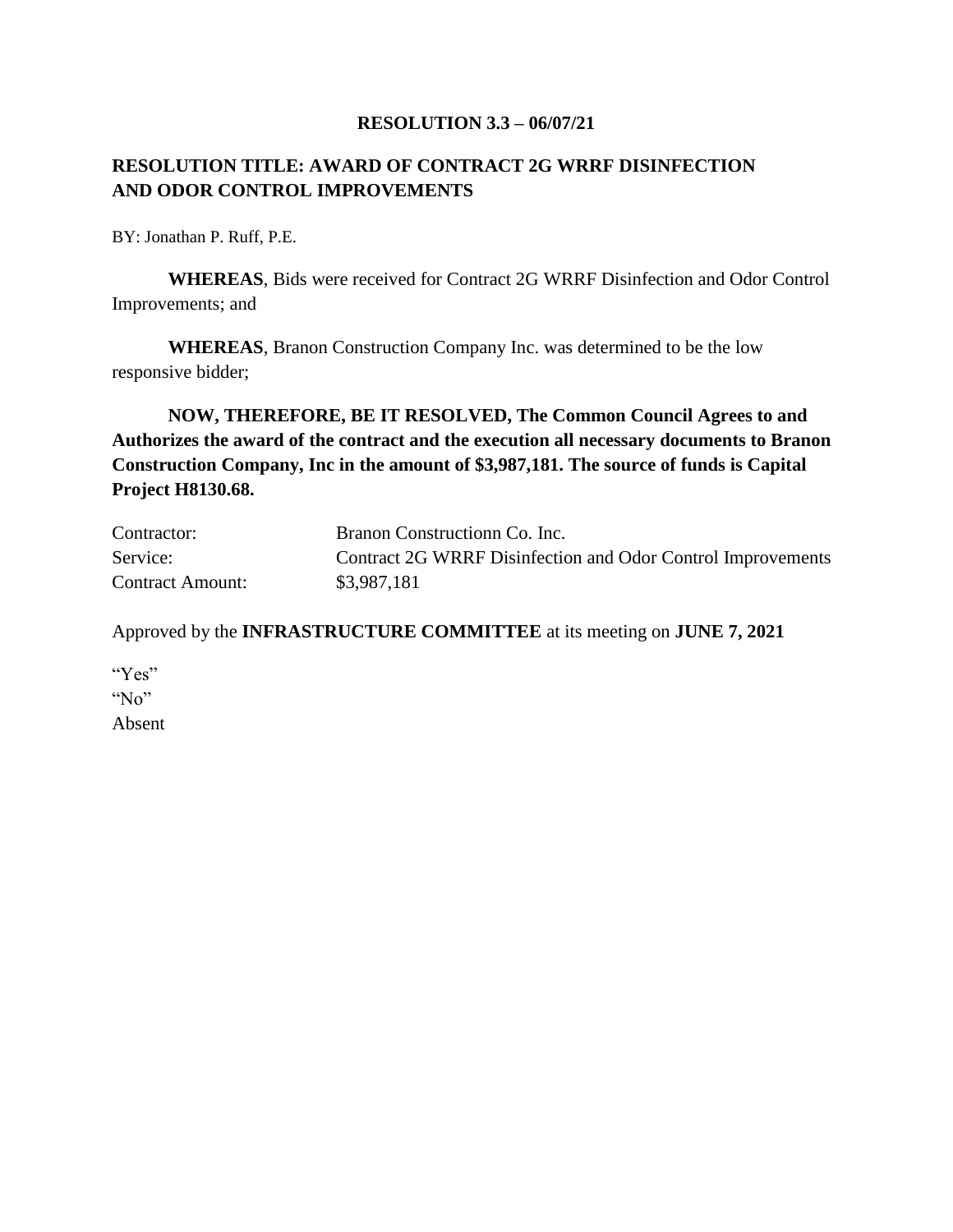#### **RESOLUTION 3.4 – 06/07/21**

## **RESOLUTION TITLE: AWARD OF CONTRACT HAULING OF SLUDGE FROM THE WRRF – CONTRACT #2017-8 – FINAL ONE YEAR EXTENSION**

BY: Chief Plant Operator, Kristofer Gushlaw

# **NOW, THEREFORE, BE IT RESOLVED, The Common Council Authorizes the Mayor of Plattsburgh to execute all necessary documents/the following change order/the following contract:**

| Contractor:                | Drummac Septic Service                               |
|----------------------------|------------------------------------------------------|
| Service:                   | Haul dewatered sludge from the WRRF to landfills and |
| composting facilities.     |                                                      |
| Rate:                      | N/A                                                  |
| Mileage:                   | N/A                                                  |
| <b>Contract Amount:</b>    | \$186,224.48 (ESTIMATED lump sum)                    |
| City Cost:                 | \$186,224.48 (Budgeted)                              |
| Period:                    | $6/1/21 - 5/31/22$ (final one-year extension)        |
| New/Renewal:               | Renewal                                              |
| Previous Year's Cost:      | N/A                                                  |
| Previous Year's City Cost: | \$185,911.38 (2020 final hauling cost)               |

### Approved by the **INFRASTRUCTURE COMMITTEE** at its meeting on **JUNE 7, 2021**